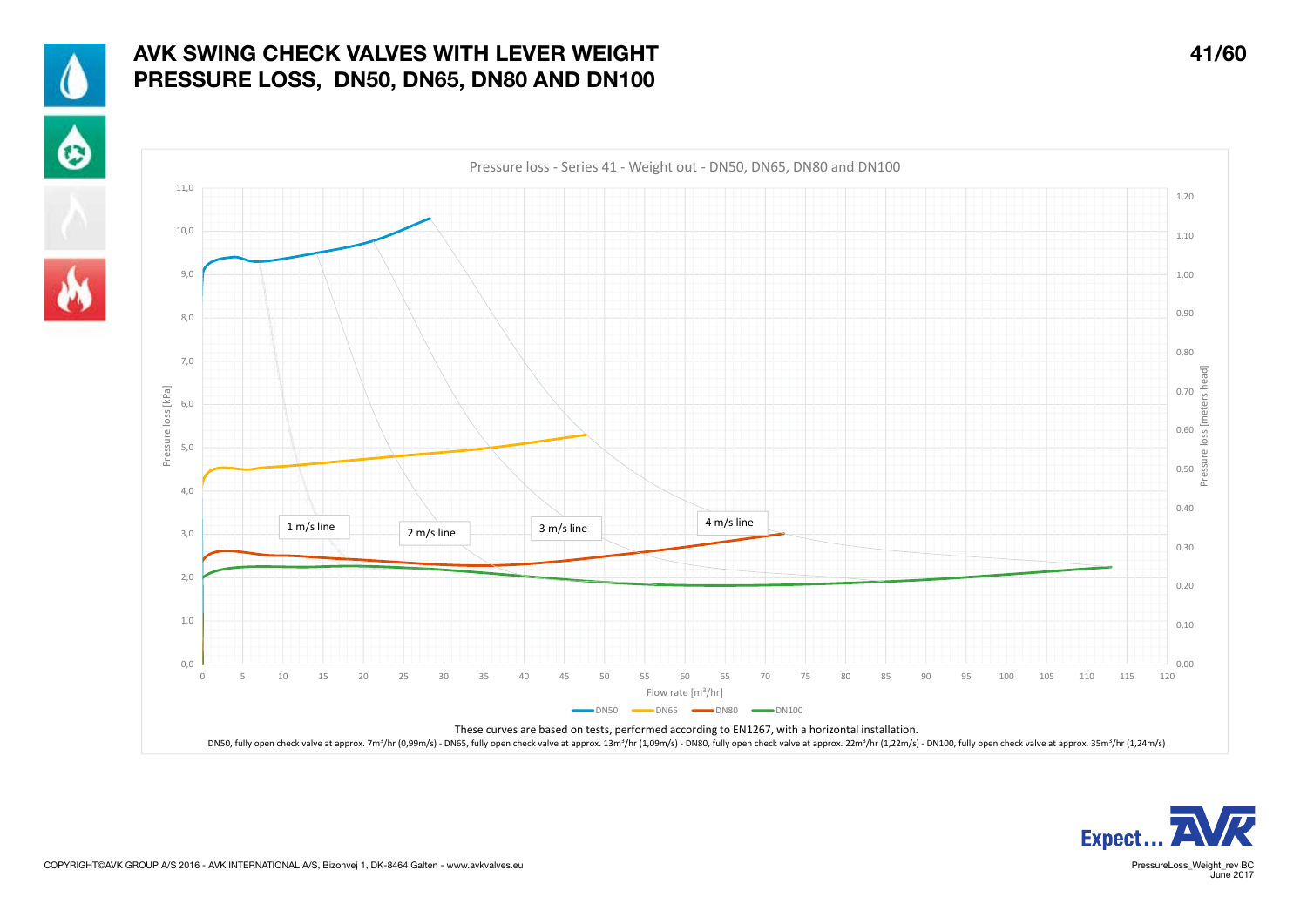

## AVK SWING CHECK VALVES WITH LEVER WEIGHT 41/60 PRESSURE LOSS, DN125, DN150 AND DN200

 $\ddot{\bullet}$ 





Pressure loss - Series 41 - Weight Out - DN125, DN150 and DN200

These curves are based on tests, performed according to EN1267, with a horizontal installation. DN125, fully open check valve at approx. 55m3/hr (1,24m/s) - DN150, fully open check valve at approx. 75m<sup>3</sup>/hr (1,18m/s) - DN200, fully open check valve at approx. 140m<sup>3</sup>/hr (1,24m/s)



PressureLoss\_Weight\_rev AC<br>Oct. 2016